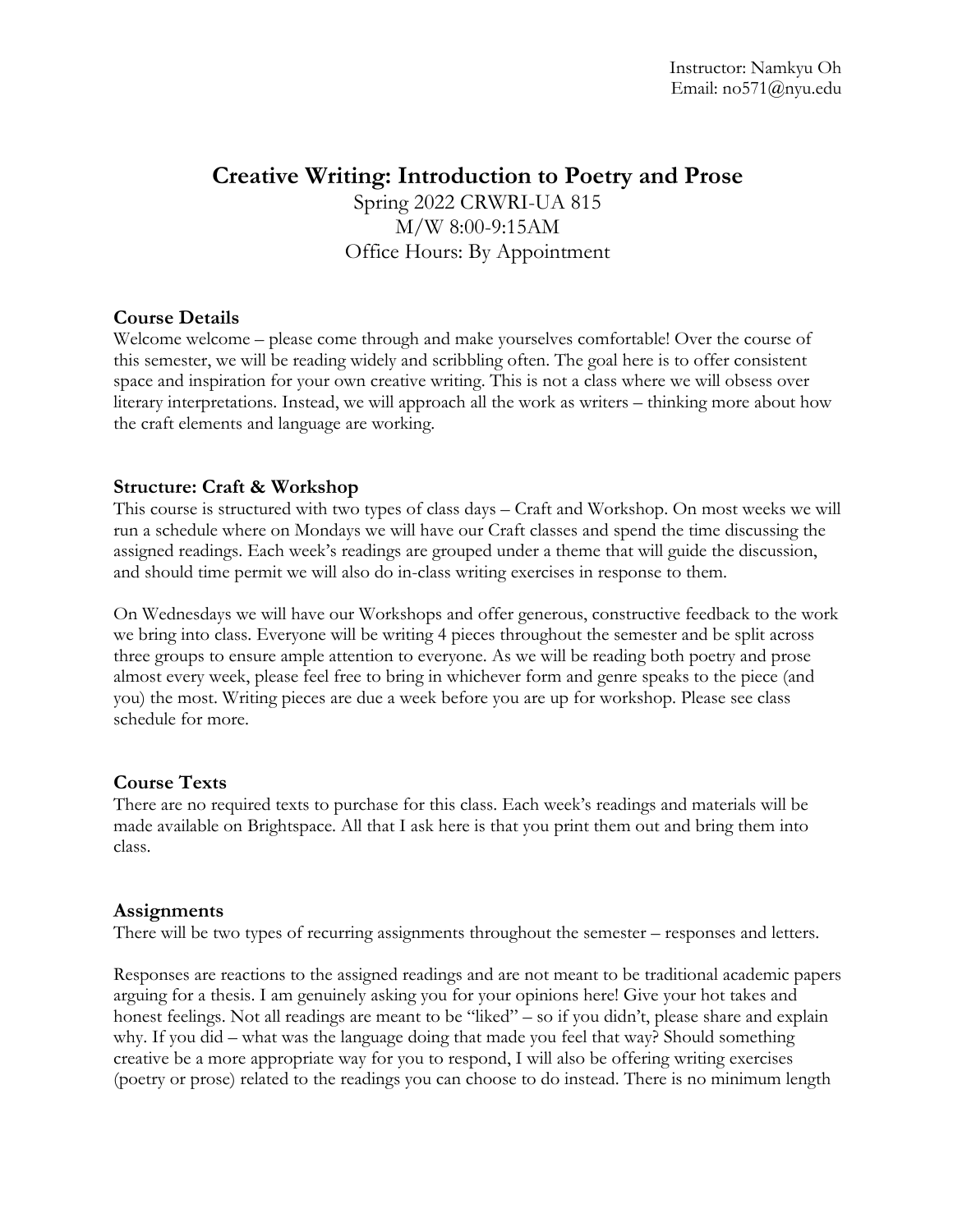for these responses. I am solely grading on whether you are genuinely engaging. I'll take a paragraph or your manifesto. **These are to be emailed to me before class.**

In addition to this, you will also be writing letters to writers up for workshop. These letters are to be used as space for feedback and constructive criticism. This is your chance to offer the writer the perspective you had while engaging with the work and any potential suggestions that you think are worth spending time on. For an example of what these could look like please see Brightspace. **These letters are due to the writer and me via email before workshop.**

# **Final Portfolio**

In lieu of a midterm, final, or exam of any kind, I am asking you all to compile a portfolio that includes a minimum of 3 revised pieces and an artist statement. Although you have the flexibility to bring in whichever type of writing (poetry, prose) into each workshop, please keep in mind that this portfolio will require at least one of each genre. The artist statement is to include a brief overview of what you've written, how the texts have impacted the writing, and most importantly what revisions were made. More on this to come.

# **Grading**

- Participation and Attendance (35%)
- Creative pieces  $(25\%)$
- Assignment (responses, letters) (20%)
- Final Portfolio  $(20\%)$
- Extra Credit (up to  $5\%$ )
	- o Be on the lookout for additional writing prompts, experiential exercises, and more!

# **Plagiarism**

Please don't even think about it, as it would be immediately reported to the Department and potentially lead to a failing grade.

### **Office Hours**

Happy to discuss any of the readings or any writing you're working on. Simply email me at no571@nyu.edu to schedule a time. **Please note that you are to schedule at least one office hours with over the semester**. This will fall under the "Participation and Attendance" portion

# **Late Work**

Things happen and life can get unpredictable. Throughout the semester you are allowed 2 passes (no questions asked) on late assignments so long as 1) you email me at least a day before it is due and 2) commit to a new due date. Outside of this, unexcused late work will be penalized a letter grade per day it is late.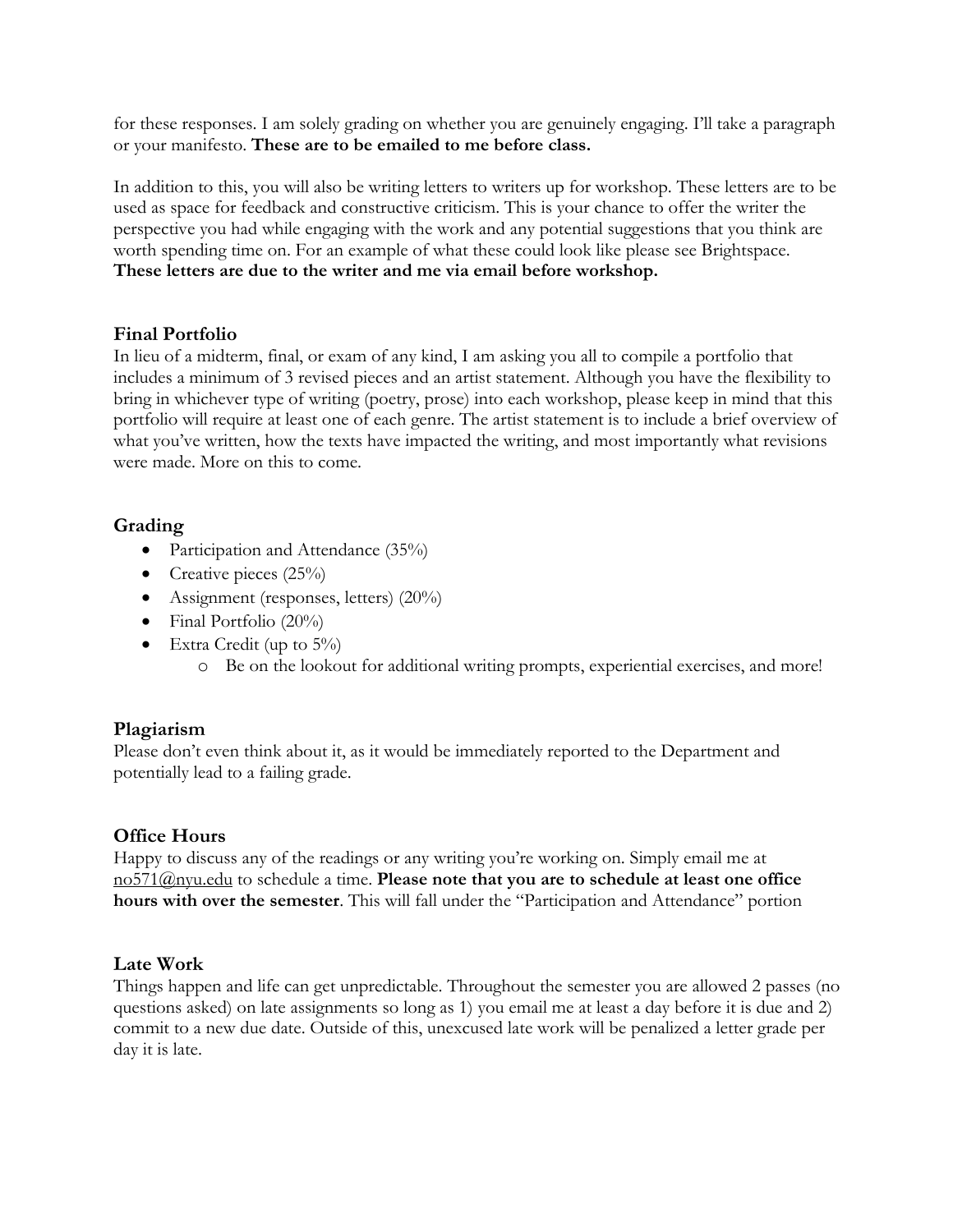### **Attendance and Tardiness**

Absences can come up for a variety of reasons (health, illness, personal situations, etc.) and as they do all I ask is that you communicate with me. These are wild times we live in, and the last thing I want is for this class to be a source of stress or strife. That said, every unexcused absence, without any notice, will result in a 5% penalty on your final grade. Being late past 15 minutes to class will result in an unexcused absence.

#### **Disability Disclosure Statement**

Academic accommodations are available to any student with a chronic, psychological, visual, mobility, learning disability, or who is deaf or hard of hearing. Students should please register with the Moses Center for Students with Disabilities at 212-998-4980.

NYU's Henry and Lucy Moses Center for Students with Disabilities 726 Broadway, 2nd Floor New York, NY 10003-6675 Telephone: 212-998-4980 Voice/TTY Fax: 212-995-4114 Web site: http://www.nyu.edu/csd

#### **Student Wellness Policy**

Unless we see explicit evidence in workshop that the speaker of a work is the writer themselves, we assume the speaker is fictional. However, certain content relating to murder, depression, suicide, sexual assault, or severe mental distress, such as seems to be a possible cry for help, will likely prompt the instructor's attention. Please send an email putting this work in context before submitting work, especially for workshop, that may be interpreted as such. If you do feel you need someone to talk to at any point in the semester, please feel safe to reach out to me and I can guide you to the NYU Wellness Center.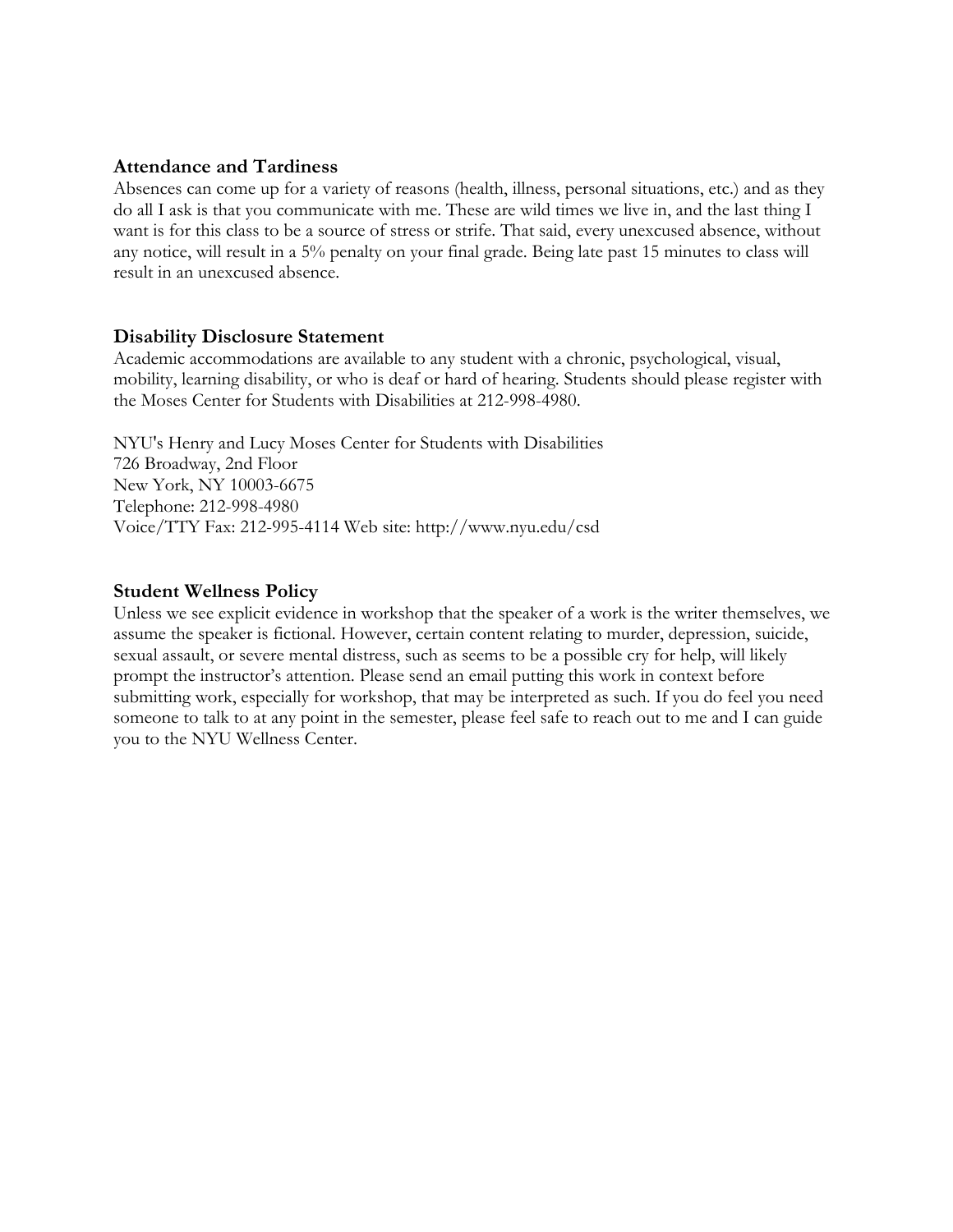# **Class Schedule**

# WEEK 1 – Getting Situated

Mon. (1/24): Syllabus overview, in-class readings, writing exercise

Wed. (1/26): Celebration, Joy, Praise

• Selected works by Etheridge Knight, Ada Limón, Marge Piercy, Kim Addonizio. Naomi Shihab Nye

# WEEK 2 – Narrative &(vs.) Lyric

Mon.  $(1/31)$ : Plotting Plot

• "A Temporary Matter" by Jhumpa Lahiri

Wed. (2/2): Mind in Motion

• Selected works by Anis Mojgani, Claudia Rankine, Yusef Komunyakaa

# WEEK 3 – Voice, Character, POV

Mon. (2/7):

- "The Weirdos" by Ottessa Moshfegh
- Selected works by Frank O'Hara, CA Conrad

Wed. (2/9): Workshop Group A

# WEEK 4 – Detail and Memory

Mon. (2/14)

- "Sticks" by George Saunders
- Selected works by Elizabeth Bishop, Ocean Vuong, Marwa Helal

Wed. (2/16): Workshop Group B

# WEEK 5 – Workshop

Mon. (2/21): No Class / Legislative Holiday

Wed. (2/23): Workshop Group C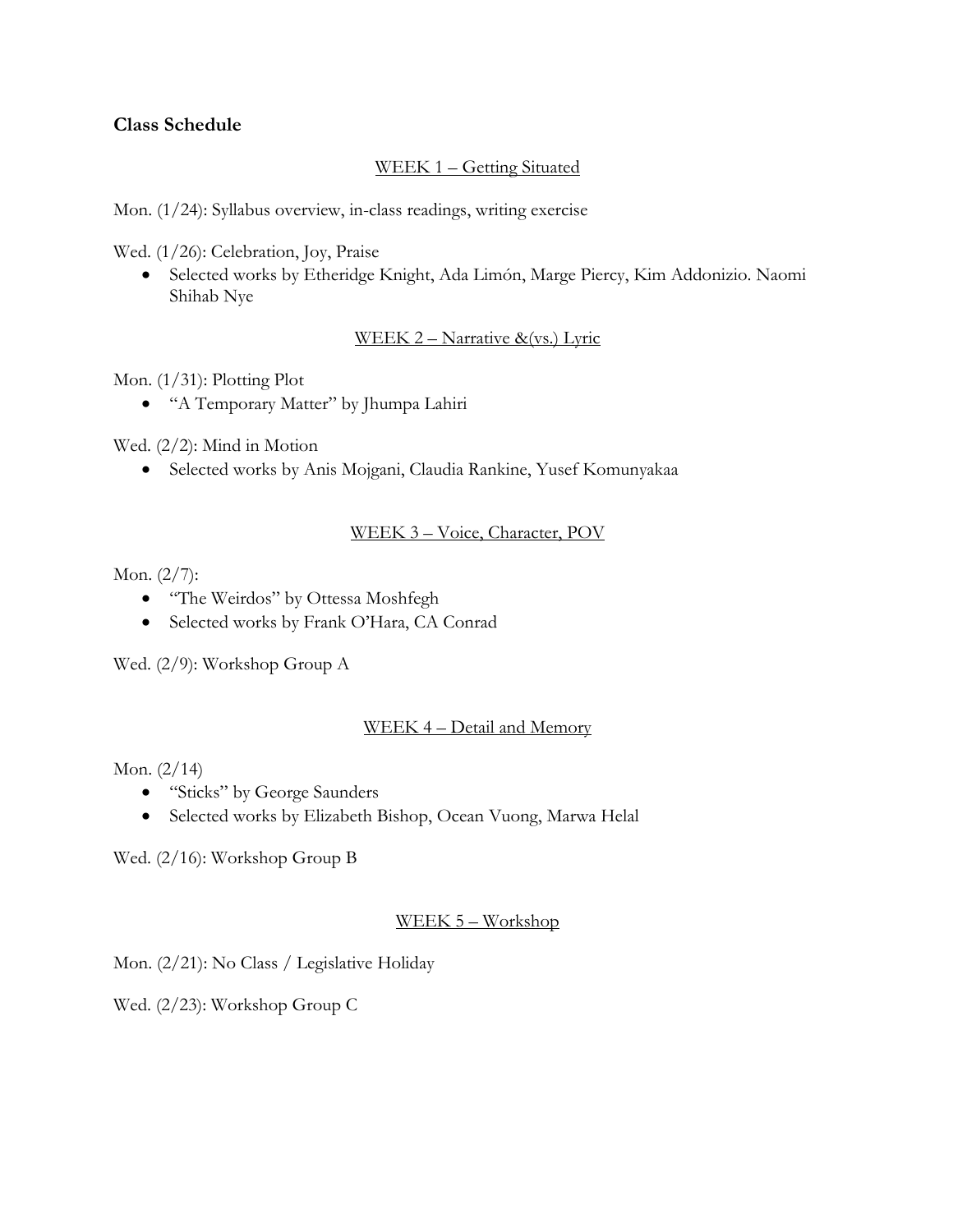### WEEK 6 – Forms

Mon. (2/28): Sestinas, Pantoums, Ghazals, Tankas, Contrapuntals

• Selected works by John Ashbery, Natasha Trethewey, Agha Shahid Ali, Rita Dove, Harryette Mullen

Wed. (3/2): Workshop Group A

# WEEK 7 – Oh ... Forms?

Mon. (3/7): Throw last week away! (for now)

• Selected works by Gwendolyn Brooks, Terrance Hayes, Jericho Brown, Claudia Rankine, Douglas Kearny, Marwa Helal

Wed. (3/9): Workshop Group B

### WEEK 8 – SPRING BREAK – NO CLASS

Relax and stay safe!

### WEEK 9 – Family & Relationships

Mon. (3/21):

- Excerpts from "Afterparties" by Anthony Veasna So
- Selected works from Natalie Diaz, Tina Chang, Suji Kwock Kim

Wed. (3/23): Workshop Group C

### WEEK 10 – Nation and Border

Mon. (3/28):

- "The Autumn of the Patriarch" by Gabriel García Márquez
- Selected works by Eduardo Corral, Claudia Rankine, Solmaz Sharif, Eileen Myles, Ilya Kaminsky

Wed. (3/30): Workshop Group A

# WEEK 11 – Sci-Fi, Future, Technology, topias

Mon. (4/4):

- "Tower of Babylon" by Ted Chiang
- Selected works by Franny Choi, Lewis Carrol, Jenny Xie, Matthew Rohrer

Wed. (4/6): Workshop Group B